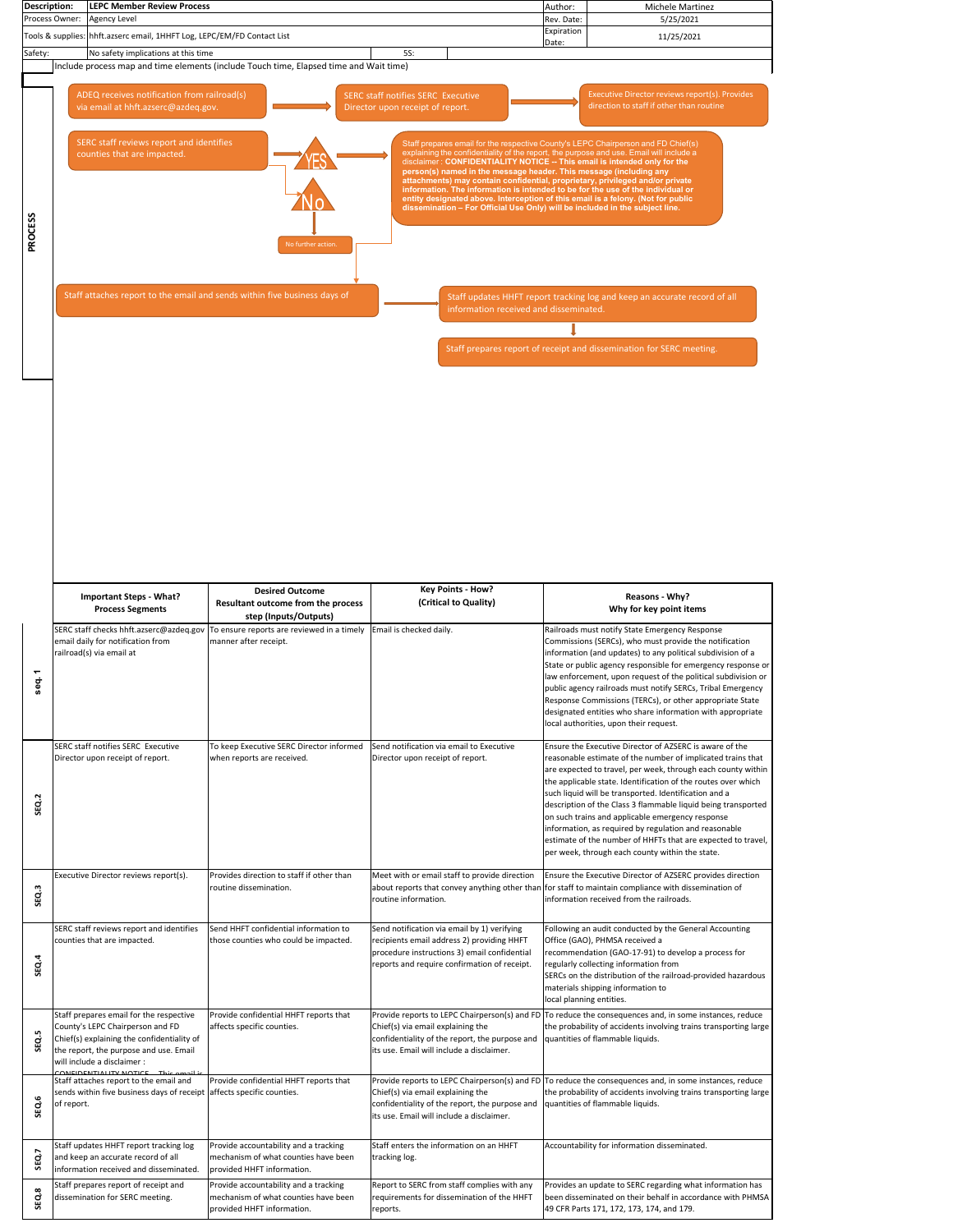Email Verification - for High Hazard Flammable Train (HHFT) Information

Good afternoon,

I am contacting you on behalf of the Arizona State Emergency Response Commission (AZSERC). Please reply to this email and confirm that this is an email address where you can receive confidential High-Hazard Flammable Train (HHFT) information from AZSERC.

Per the Commission only LEPC Chairs and Fire Department Chiefs are to have access to this information. If you do not fall in the category of either a Chairperson for an LEPC or Fire Chief, please let me know so that I may make the correction on my end.

Please reply to this email with your title, name of fire department or fire district. Upon confirmation that you will be the only person with access to the information and are either a Fire Chief or LEPC Chair I will send the process for the dissemination of HHFT information that was approved by the Commission at the May 25, 2021 meeting.

Please let me know if you have any questions.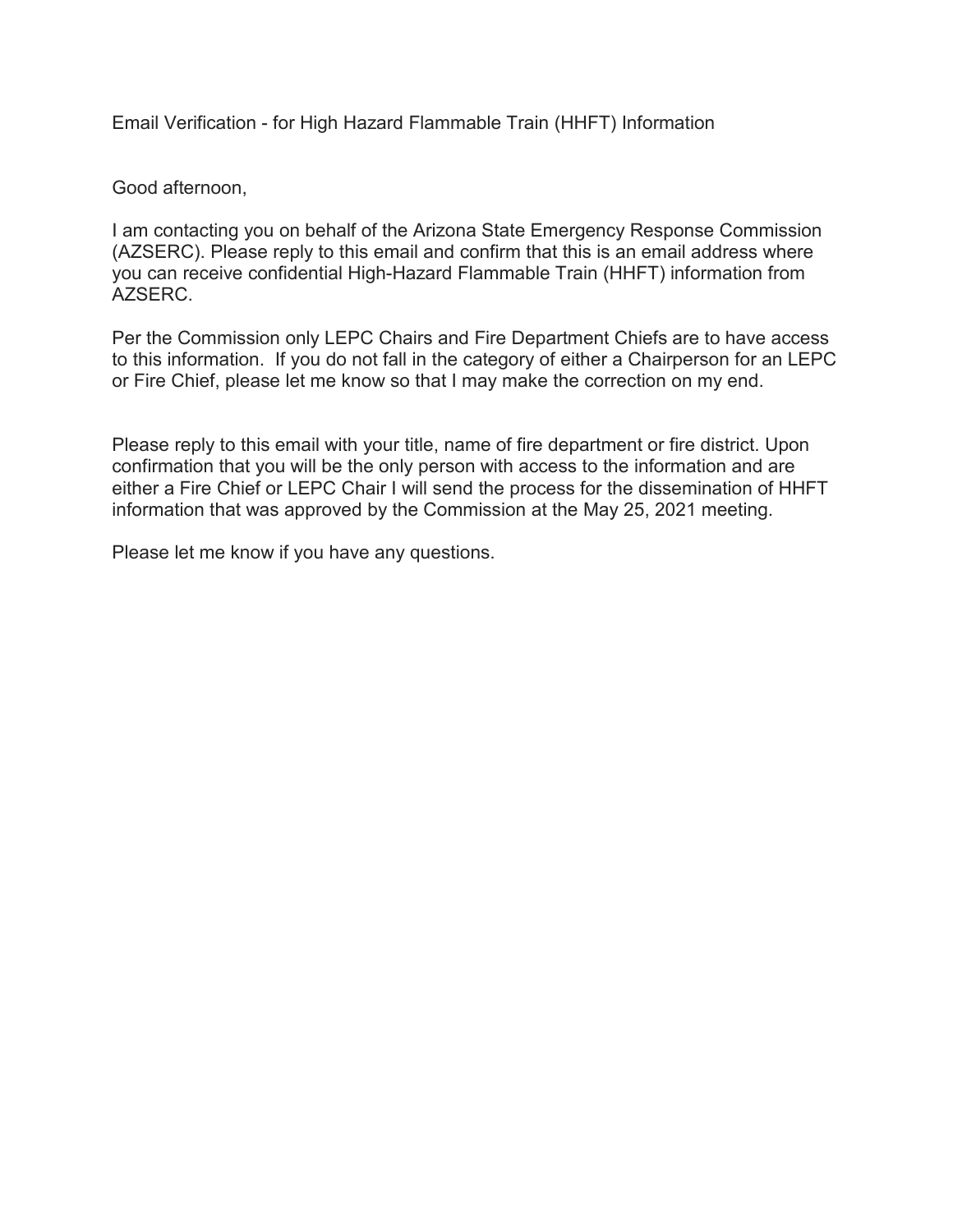Good morning,

Thank you for replying and confirming your email.

Below is information to help better understand the reason AZSERC has developed the HHFT dissemination process. Please take the time to review the attached process which includes entity responsibilities.

### **HHFT Background Information**

On February 28, 2019, the Pipeline and Hazardous Materials Safety Administration (PHMSA) published a final rule titled, "Hazardous Materials: Oil Spill Response Plans and Information Sharing for High-Hazard Flammable Trains (FAST Act)" [HM-251B; 84 FR 6910]. In part, the final rule requires a railroad to share information about high-hazard flammable train (HHFT) operations with each state's emergency response commission (SERC), Tribal Emergency Response Commission (TERC), or other appropriate Statedelegated agency in each State through which it operates to improve community preparedness. At a minimum, railroads must provide: (1) A reasonable estimate of the number of HHFTs that the railroad expects to operate each week, through each county within the State or through each tribal jurisdiction; (2) The routes over which the HHFTs will operate; (3) A description of the hazardous materials being transported and all applicable emergency response information required by the shipping papers and emergency response information requirements of the Hazardous Materials Regulations (HMR); (4) An HHFT point of contact; and (5) A description of the response zones (including counties and states) and the contact information for the qualified individual and alternate as specified under  $\S$  130.120(c) if a route identified above is additionally subject to the comprehensive spill plan requirements. The HHFT notification must be maintained and transmitted in accordance with the following: (1) Railroads must update the notifications for changes in volume greater than 25%; (2) Notifications and updates may be transmitted electronically or by hard copy; (3) If the disclosure includes information that a railroad believes is security sensitive or proprietary and exempt from public disclosure, the railroad should indicate that in the notification; (4) Each point of contact must be clearly identified by name or title, and contact role (*e.g.,* qualified individual, HHFT point of contact) in association with the telephone number. One point of contact may fulfill multiple roles; and (5) Copies of the railroad's notifications made under this section must be made available to the Department of Transportation upon request.

#### **HMEP Recipients' Role in Collecting HHFT Information**

Following an audit conducted by the General Accounting Office (GAO), PHMSA received a recommendation (GAO-17-91) to develop a process for regularly collecting information from SERCs on the distribution of the railroad-provided hazardous materials shipping information to local planning entities. In response to this recommendation, On September 30, 2020, PHMSA received approval to have Hazardous Materials Emergency Preparedness (HMEP) grant applicants/recipients declare if SERCs/TERCs have received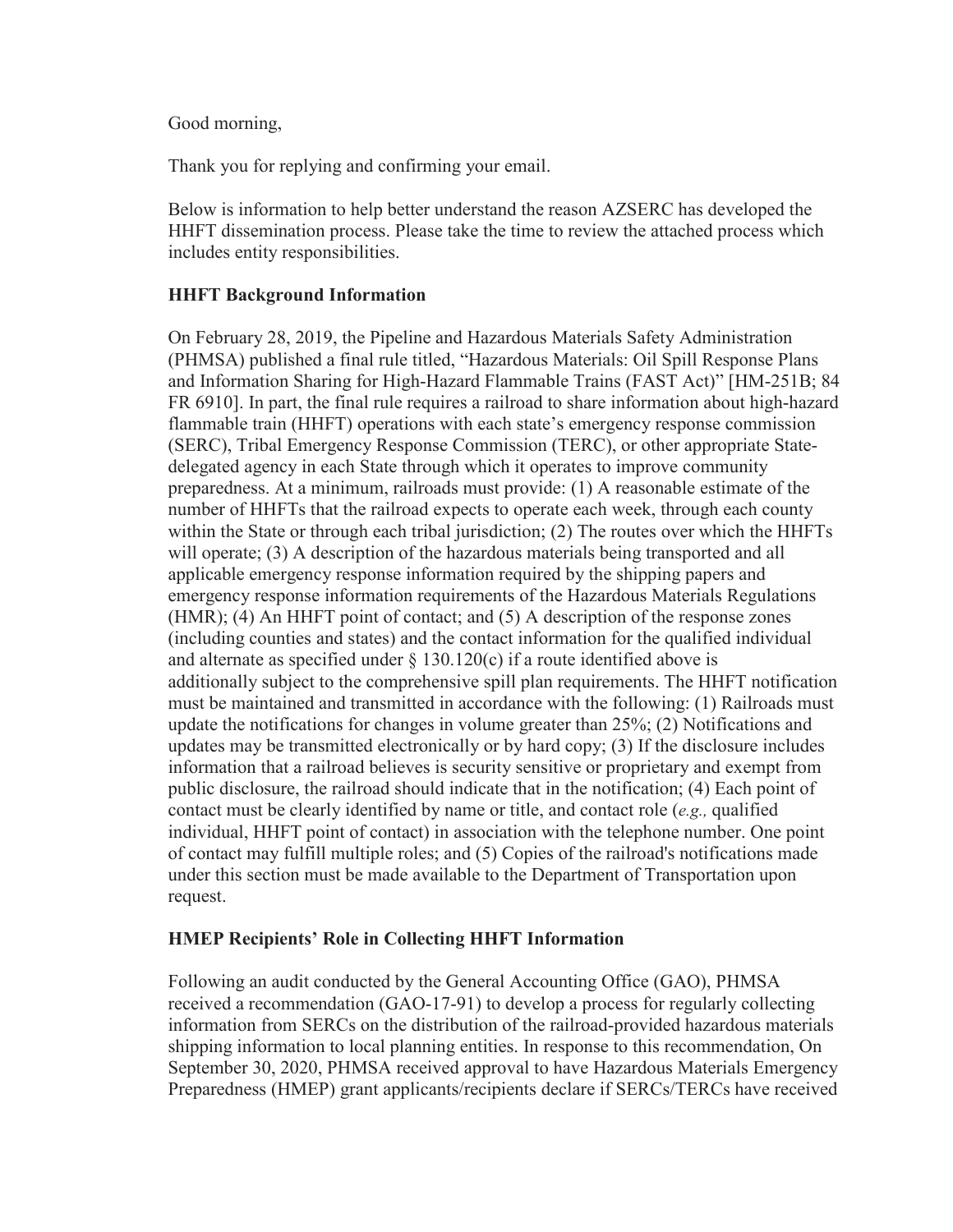copies of the railroad-provided information detailed above. In addition, PHMSA received approval to determine if the SERCs/TERCs are disseminating this information to local planning entities.

I have attached the HHFT process for your review. Please let me know if you have any questions or concerns.

#### Attached HHFT Process